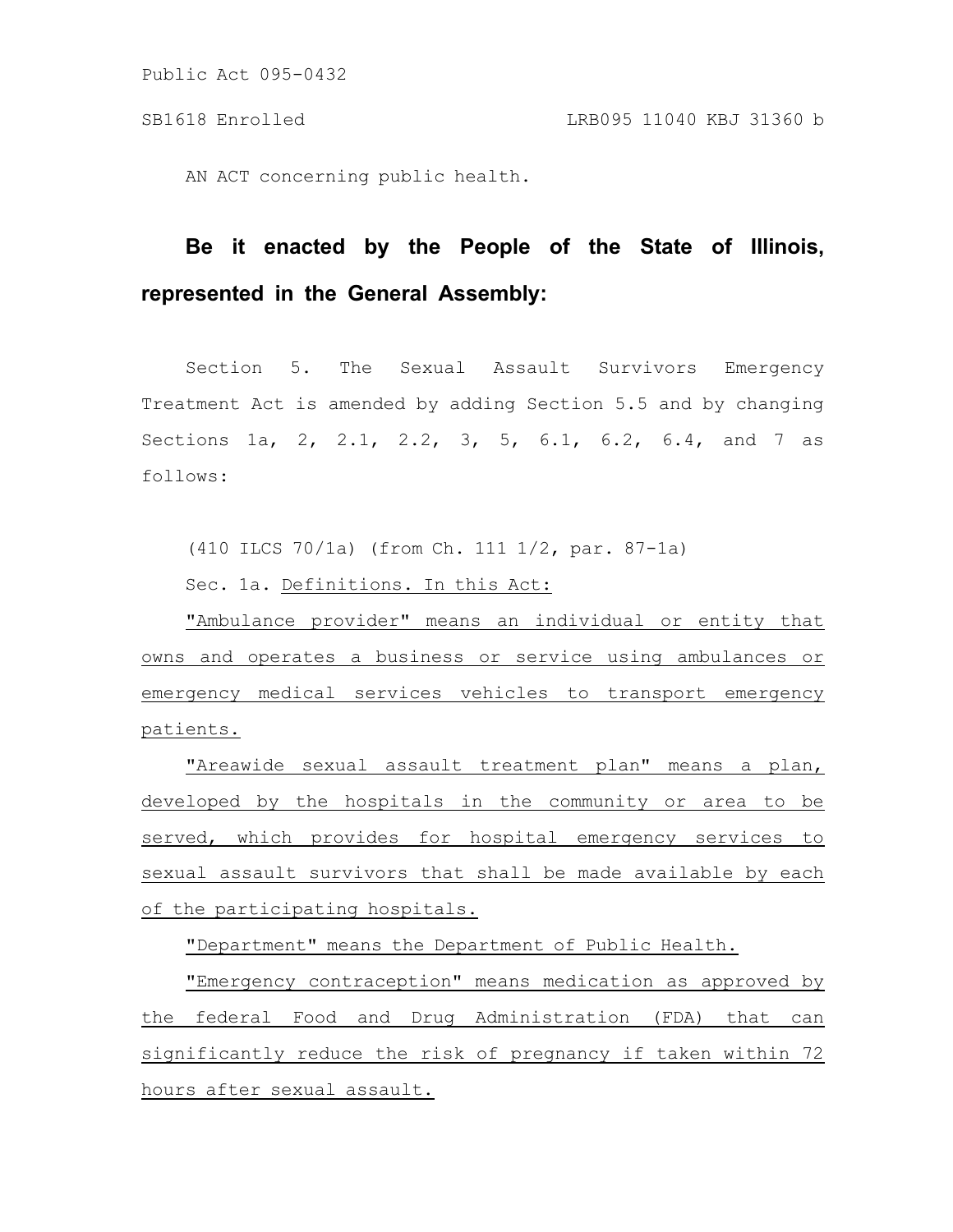"Follow-up healthcare" means healthcare services related to a sexual assault, including laboratory services and pharmacy services, rendered within 90 days of the initial visit for hospital emergency services.

"Forensic services" means the collection of evidence pursuant to a statewide sexual assault evidence collection program administered by the Department of State Police, using the Illinois State Police Sexual Assault Evidence Collection Kit.

"Health care professional" means a physician, a physician assistant, or an advanced practice nurse.

"Hospital" has the meaning given to that term in the Hospital Licensing Act.

"Hospital emergency services" means healthcare delivered to outpatients within or under the care and supervision of personnel working in a designated emergency department of a hospital, including, but not limited to, care ordered by such personnel for a sexual assault survivor in the emergency department.

"Illinois State Police Sexual Assault Evidence Collection Kit" means a prepackaged set of materials and forms to be used for the collection of evidence relating to sexual assault. The standardized evidence collection kit for the State of Illinois shall be the Illinois State Police Sexual Assault Evidence Collection Kit.

"Nurse" means a nurse licensed under the Nursing and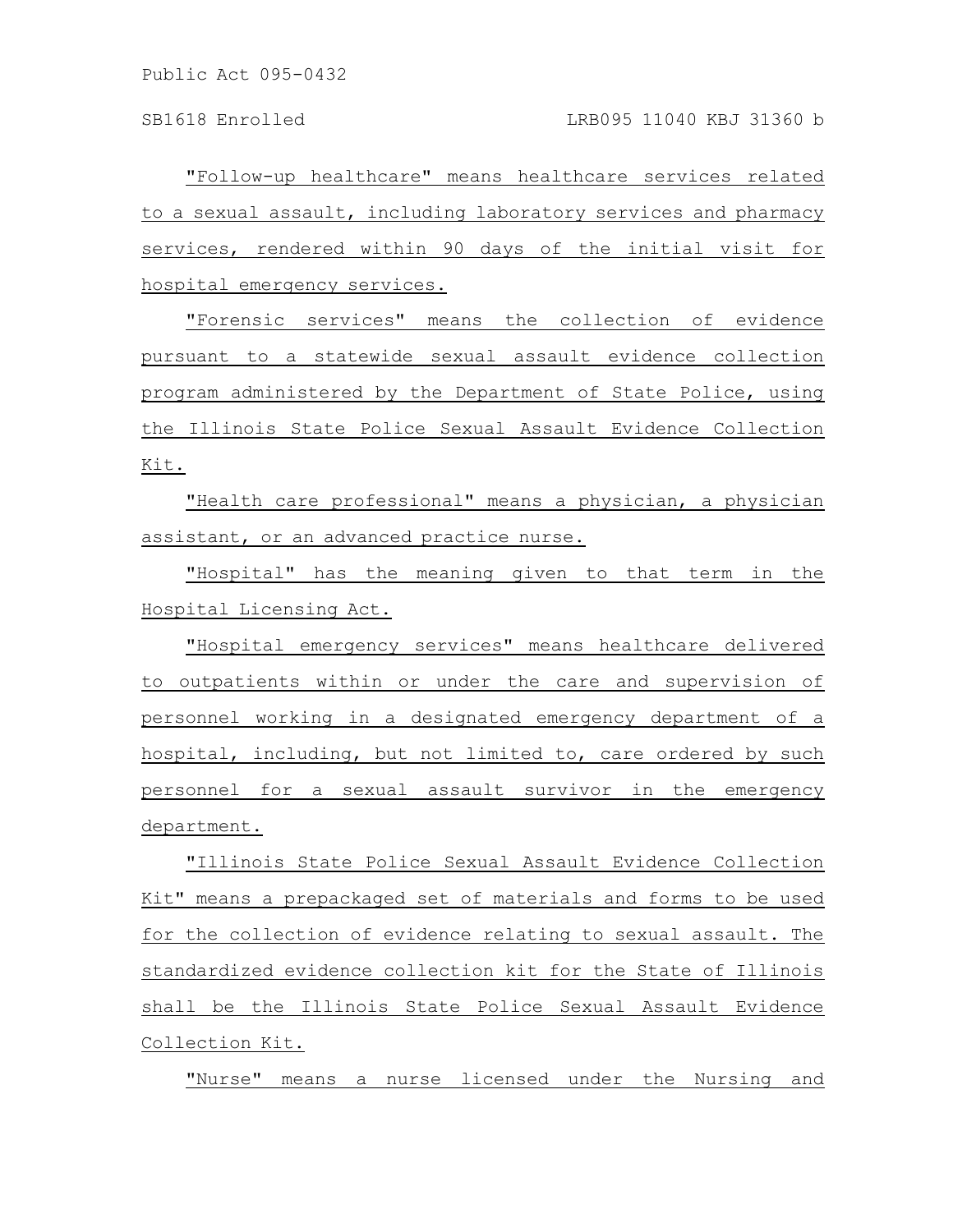Advanced Practice Nursing Act.

"Physician" means a person licensed to practice medicine in all its branches.

"Sexual assault" means an act of nonconsensual sexual conduct or sexual penetration, as defined in Section 12-12 of the Criminal Code of 1961, including, without limitation, acts prohibited under Sections 12-13 through 12-16 of the Criminal Code of 1961.

"Sexual assault survivor" means a person who presents for hospital emergency services in relation to injuries or trauma resulting from a sexual assault.

"Sexual assault transfer plan" means a written plan developed by a hospital and approved by the Department, which describes the hospital's procedures for transferring sexual assault survivors to another hospital in order to receive emergency treatment.

"Sexual assault treatment plan" means a written plan developed by a hospital that describes the hospital's procedures and protocols for providing hospital emergency services and forensic services to sexual assault survivors who present themselves for such services, either directly or through transfer from another hospital.

"Transfer services" means the appropriate medical screening examination and necessary stabilizing treatment prior to the transfer of a sexual assault survivor to a hospital that provides hospital emergency services and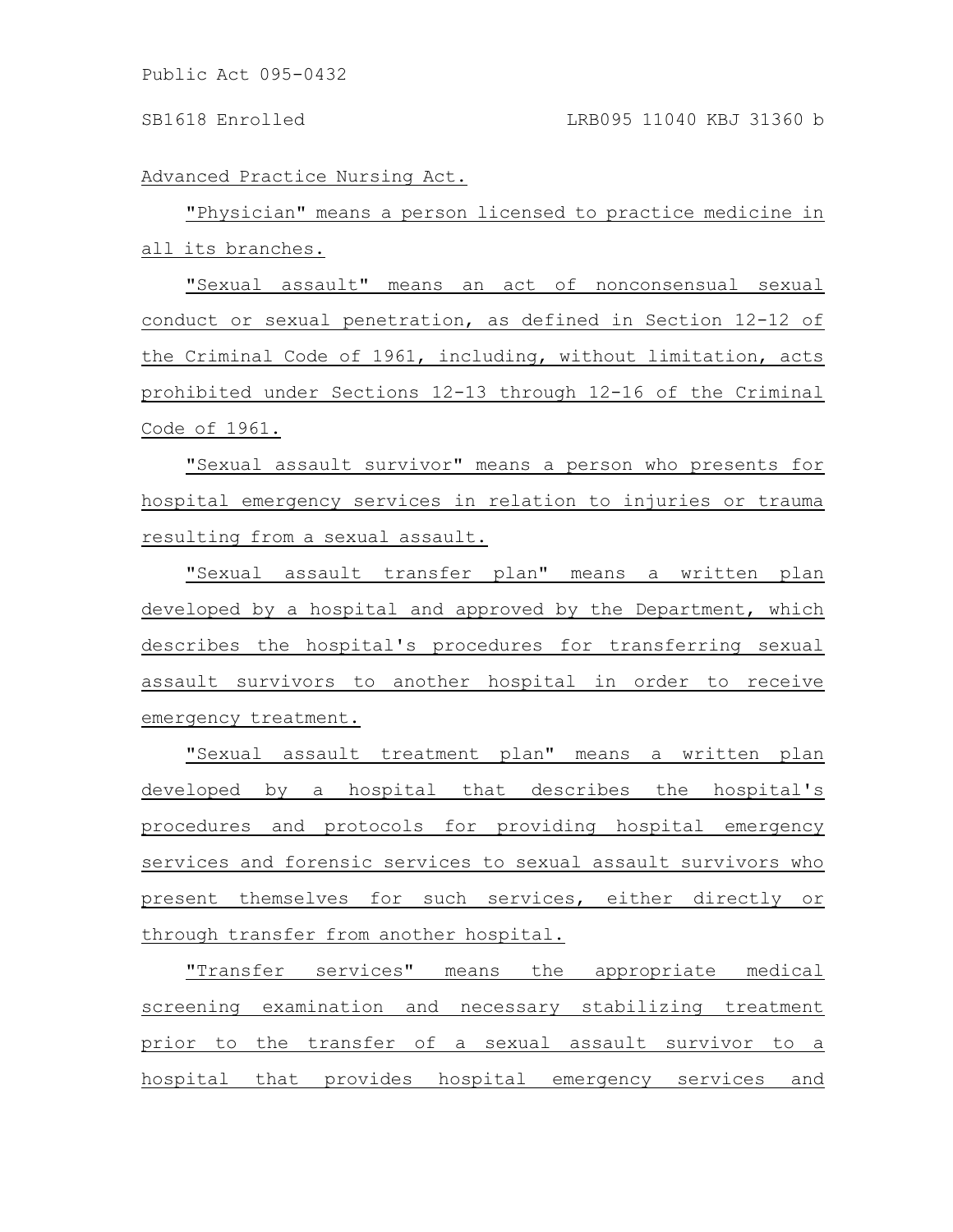forensic services to sexual assault survivors pursuant to a sexual assault treatment plan or areawide sexual assault treatment plan.

Sexual assault means an act of forced sexual sexual conduct, as defined in Section 12 12 of Code, including acts prohibited under Sections 12-13 through 12-16 of the Criminal Code of 1961, as amended.

(Source: P.A. 85-577.)

(410 ILCS 70/2) (from Ch. 111 1/2, par. 87-2)

Sec. 2. Hospital requirements. Hospitals to furnish emergency service. Every hospital required to be licensed by the Department of Public Health pursuant to the Hospital Licensing Act, approved July 1, 1953, as now or hereafter amended, which provides general medical and surgical hospital services shall provide either (i) transfer services or (ii) hospital emergency services and forensic services emergency hospital service, in accordance with rules and regulations adopted by the Department of Public Health, to all alleged sexual assault survivors who apply for either (i) transfer services or (ii) hospital emergency services and forensic services such hospital emergency services in relation to injuries or trauma resulting from the sexual assault.

In addition, every such hospital, regardless of whether or not a request is made for reimbursement, except hospitals participating in community or area wide plans in compliance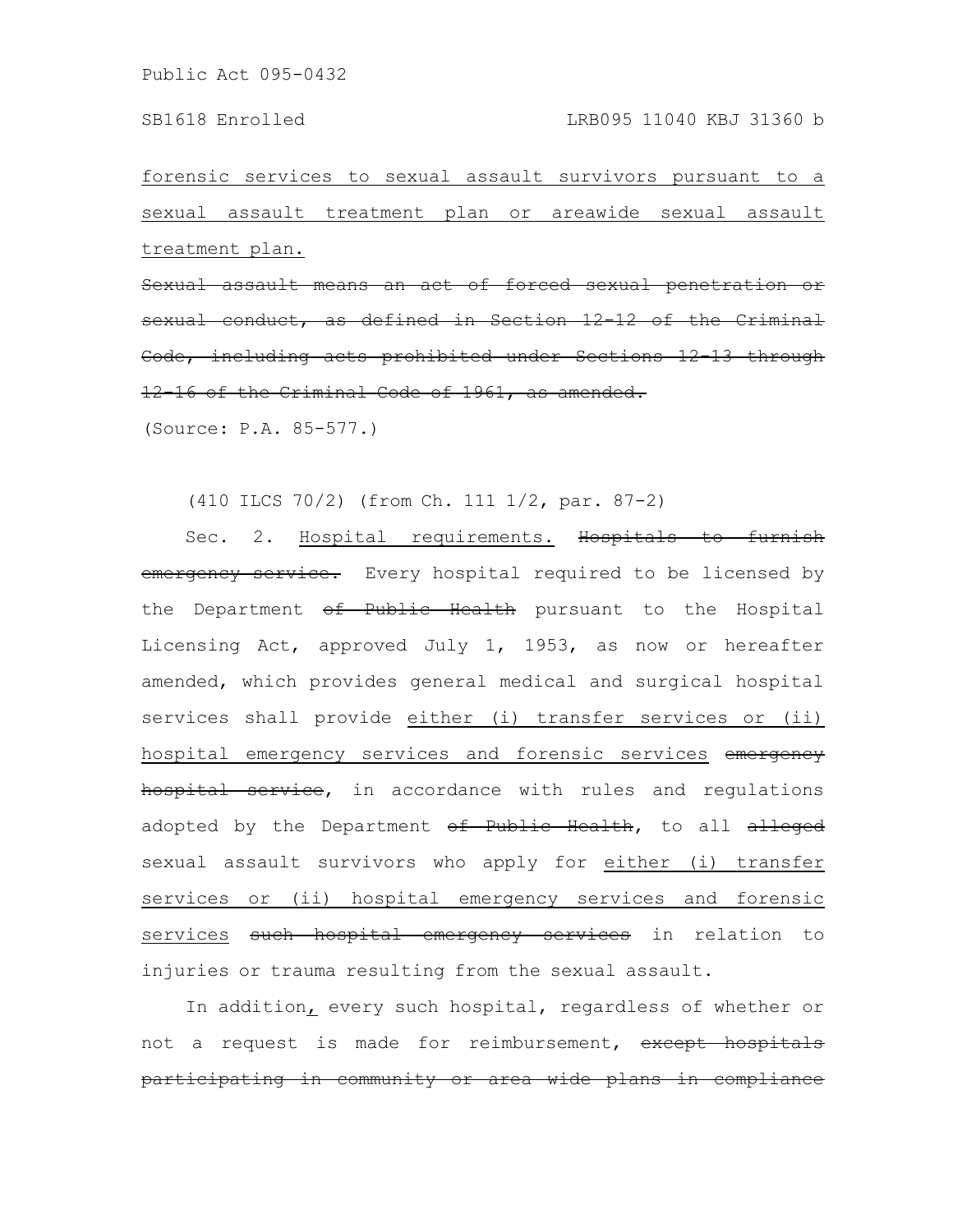with Section 4 of this Act, shall submit to the Department  $\theta f$ Public Health a plan to provide either (i) transfer services or (ii) hospital emergency services and forensic services hospital emergency services to alleged sexual assault survivors which shall be made available by such hospital. Such plan shall be submitted within 60 days after of receipt of the Department's request for this plan, to the Department of Public Health for approval prior to such plan becoming effective. The Department of Public Health shall approve such plan for either (i) transfer services or (ii) hospital emergency services and forensic services emergency service to alleged sexual assault survivors if it finds that the implementation of the proposed plan would provide adequate (i) transfer services or (ii) hospital emergency services and forensic services hospital emergency service for alleged sexual assault survivors and provide sufficient protections from the risk of pregnancy to by sexual assault survivors.

The Department of Public Health shall periodically conduct on site reviews of such approved plans with hospital personnel to insure that the established procedures are being followed.

On January 1, 2007, and each January 1 thereafter, the Department shall submit a report to the General Assembly containing information on the hospitals in this State that have submitted a plan to provide either (i) transfer services or (ii) hospital emergency services and forensic services hospital emergency services to sexual assault survivors. The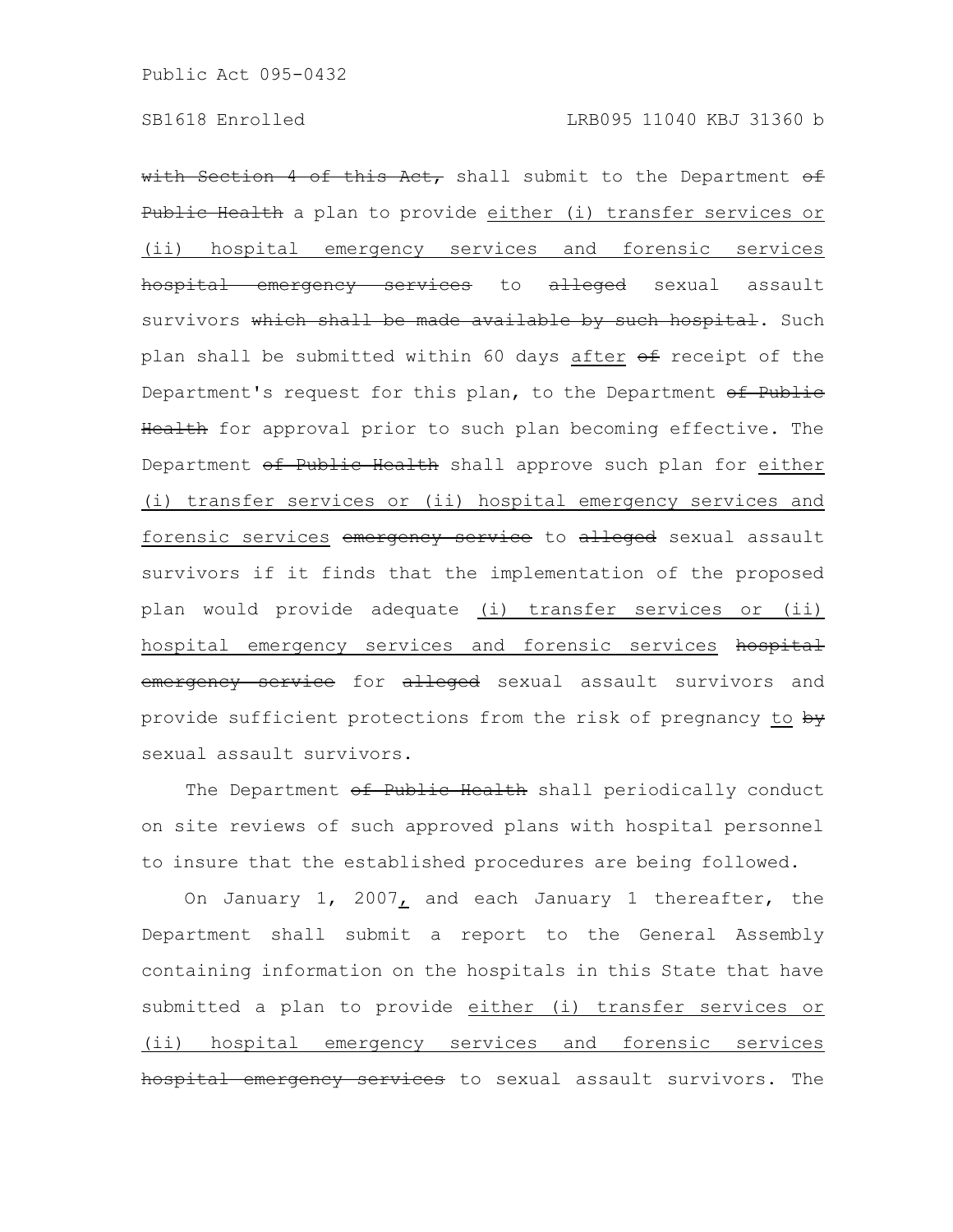Department shall post on its Internet website the report required in this Section. The report shall include all of the following:

(1) A list of all hospitals that have submitted a plan.

(2) A list of hospitals whose plans have been found by the Department to be in compliance with this Act.

(3) A list of hospitals that have failed to submit an acceptable Plan of Correction within the time required by Section 2.1 of this Act.

(4) A list of hospitals at which the periodic site review required by this Act has been conducted.

When a hospital listed as noncompliant under item (3) of this Section submits and implements the required Plan of Correction, the Department shall immediately update the report on its Internet website to reflect that hospital's compliance.

(Source: P.A. 94-762, eff. 5-12-06.)

(410 ILCS 70/2.1) (from Ch. 111 1/2, par. 87-2.1)

Sec. 2.1. Plan of correction; penalties. Plans of correction - Penalties for failure to implement such plans. If the Department of Public Health surveyor determines that the hospital is not in compliance with its approved plan, the surveyor shall provide the hospital with a written list of the specific items of noncompliance within 10 working days after 2 weeks of the conclusion of the on site review. The hospital shall have 10  $\frac{14}{14}$  working days to submit to the Department  $\theta$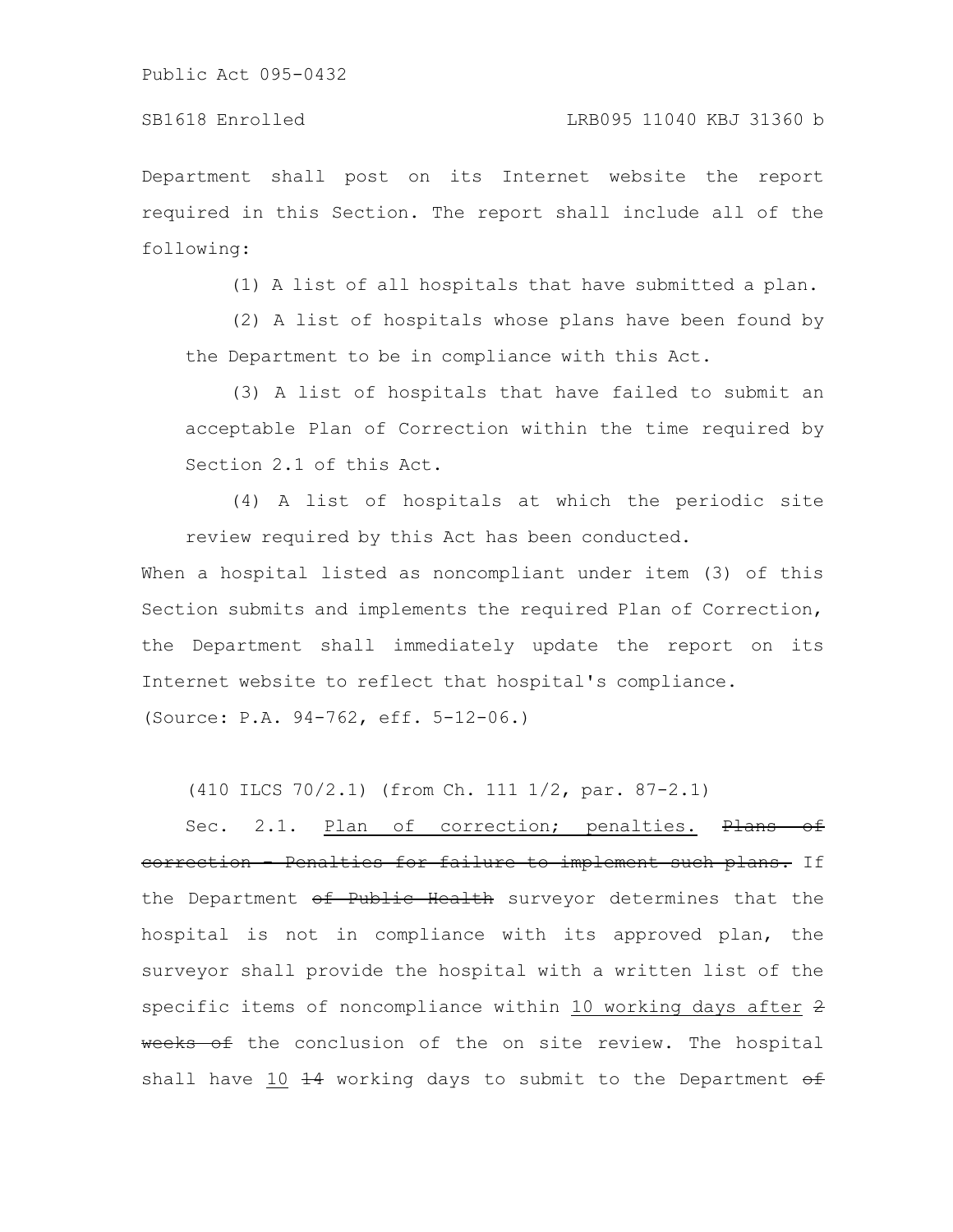### SB1618 Enrolled LRB095 11040 KBJ 31360 b

Public Health a plan of correction which contains the hospital's specific proposals for correcting the items of noncompliance. The Department of Public Health shall review the plan of correction and notify the hospital in writing within 10 working days as to whether the plan is acceptable or unacceptable nonacceptable.

If the Department of Public Health finds the Plan of Correction unacceptable nonacceptable, the hospital shall have 10 7 working days to resubmit an acceptable Plan of Correction. Upon notification that its Plan of Correction is acceptable, a hospital shall implement the Plan of Correction within 60 days.

The failure to submit an acceptable Plan of Correction or to implement the Plan of Correction, within the time frames required in this Section, will subject a hospital to the imposition of a fine by the Department of Public Health. The Department of Public Health may impose a fine of up to \$500 per day until a hospital complies with the requirements of this Section.

Before imposing a fine pursuant to this Section, the Department of Public Health shall provide the hospital via certified mail with written notice and an opportunity for an administrative hearing. Such hearing must be requested within 10 working days after of receipt of the Department's Department of Public Health's Notice. All hearings shall be conducted in accordance with the Department's Department of Public Health's rules in administrative hearings.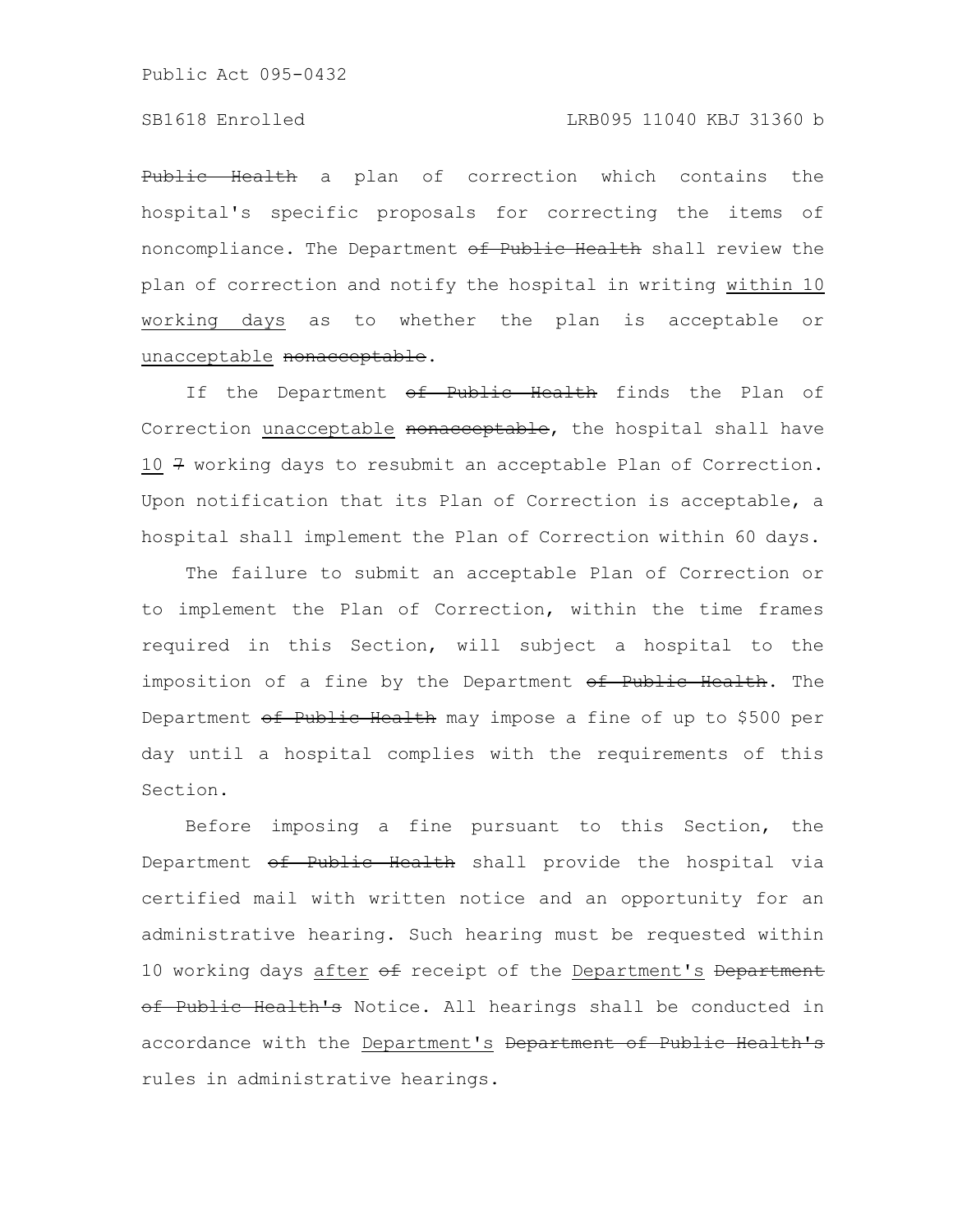### SB1618 Enrolled LRB095 11040 KBJ 31360 b

(Source: P.A. 94-762, eff. 5-12-06.)

(410 ILCS 70/2.2)

Sec. 2.2. Emergency contraception.

(a) The General Assembly finds:

(1) Crimes of sexual assault and sexual abuse violence cause significant physical, emotional, and psychological trauma to the victims. This trauma is compounded by a victim's fear of becoming pregnant and bearing a child as a result of the sexual assault.

(2) Each year over 32,000 women become pregnant in the United States as the result of rape and approximately 50% of these pregnancies end in abortion.

(3) As approved for use by the Federal Food and Drug Administration (FDA), emergency contraception can significantly reduce the risk of pregnancy if taken within 72 hours after the sexual assault.

(4) By providing emergency contraception to rape victims in a timely manner, the trauma of rape can be significantly reduced.

(b) Within 120 days after the effective date of this amendatory Act of the 92nd General Assembly, every hospital providing services to alleged sexual assault survivors in accordance with a plan approved under Section 2 must develop a protocol that ensures that each survivor of sexual assault will receive medically and factually accurate and written and oral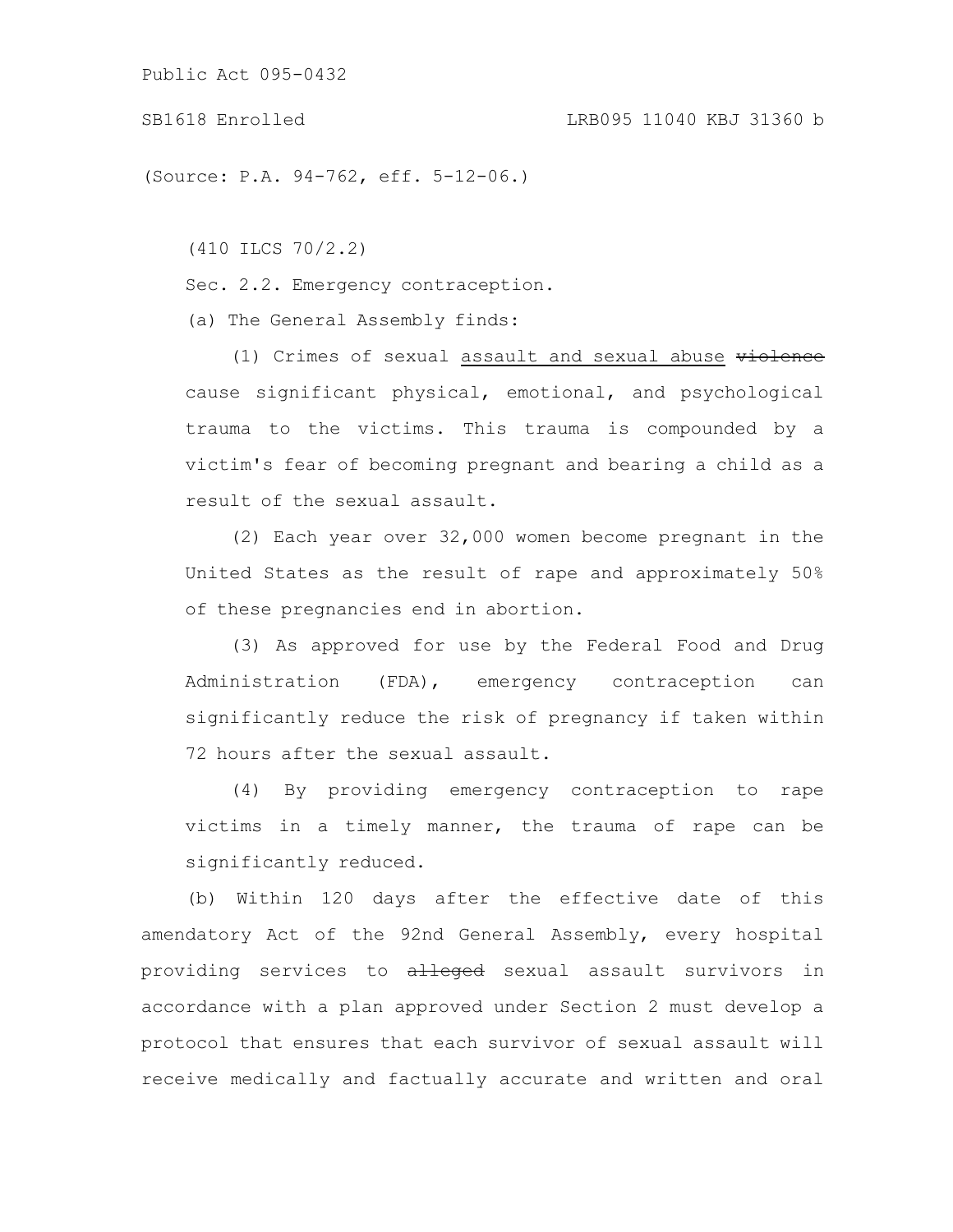## SB1618 Enrolled LRB095 11040 KBJ 31360 b

information about emergency contraception; the indications and counter-indications and risks associated with the use of emergency contraception; and a description of how and when victims may be provided emergency contraception upon the written order of a physician licensed to practice medicine in all its branches, an advanced practice nurse who has a written collaborative agreement with a collaborating physician that authorizes prescription of emergency contraception, or a physician assistant who has been delegated authority to prescribe emergency contraception. The Department shall approve the protocol if it finds that the implementation of the protocol would provide sufficient protection for survivors of an alleged sexual assault.

The hospital shall implement the protocol upon approval by the Department. The Department shall adopt rules and regulations establishing one or more safe harbor protocols and setting minimum acceptable protocol standards that hospitals may develop and implement. The Department shall approve any protocol that meets those standards. The Department may provide a sample acceptable protocol upon request.

(Source: P.A. 92-156, eff. 1-1-02; 93-962, eff. 8-20-04.)

(410 ILCS 70/3) (from Ch. 111 1/2, par. 87-3)

Sec. 3. Areawide sexual assault treatment plans; submission. Hospitals in the area to be served may develop and participate in areawide plans that shall describe the hospital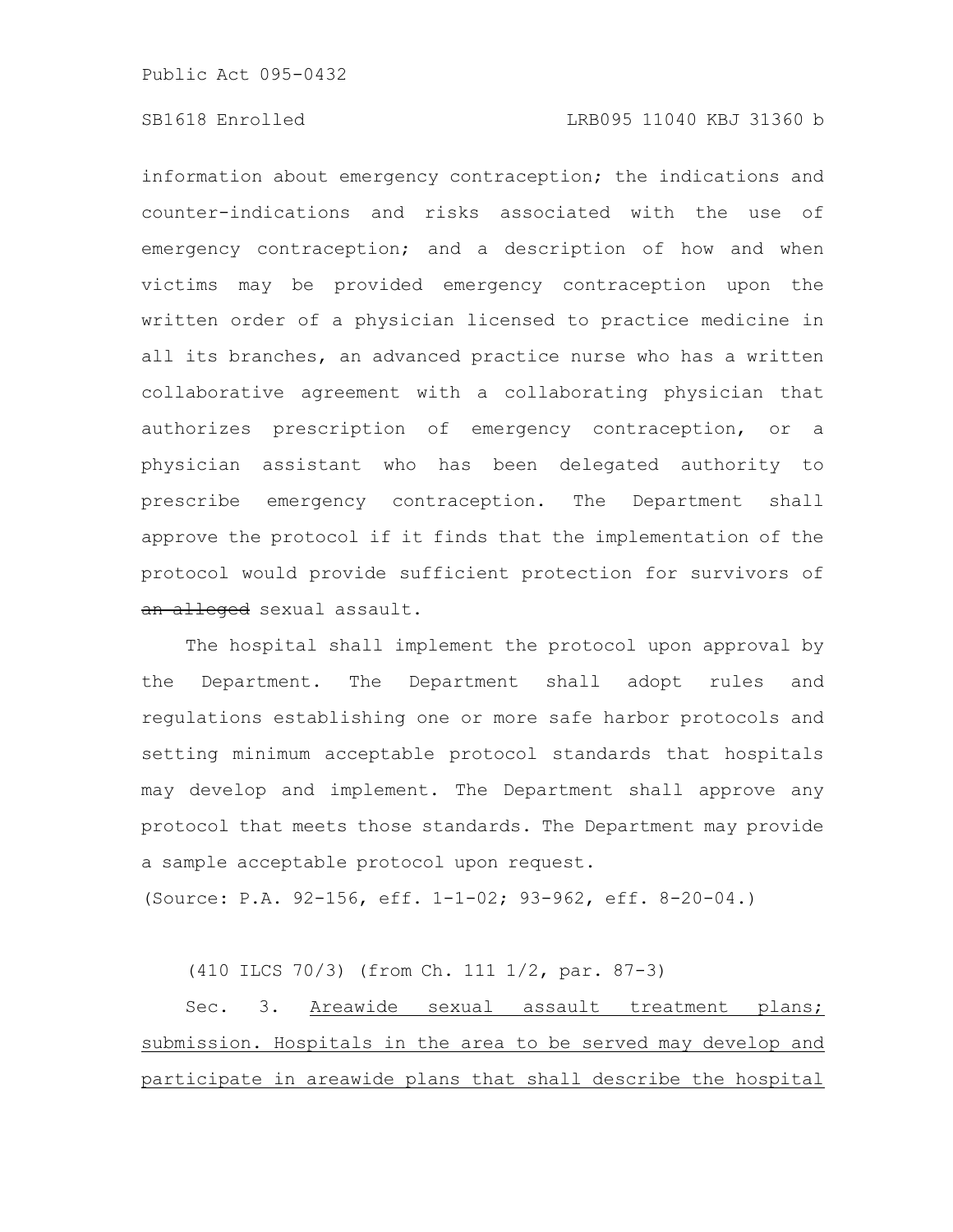emergency services and forensic services to sexual assault survivors that each participating hospital has agreed to make available. Each hospital participating in such a plan shall provide such services as it is designated to provide in the plan agreed upon by the participants. Areawide plans may include hospital transfer plans. All areawide plans shall be submitted to the Department for approval, prior to becoming effective. The Department shall approve a proposed plan if it finds that the implementation of the plan would provide for appropriate hospital emergency services and forensic services for the people of the area to be served. Community or areawide plan for emergency services to sexual assault survivors. hospital is authorized to participate, in conjunction with more other hospitals or health care facilities, community or areawide plan for the furnishing of hospital emergency service to alleged sexual assault survivors community or areawide basis provided each hospital participating in such a plan shall furnish such hospital emergency services as it is designated to provide in the plan agreed upon by the participating hospitals to any alleged sexual assault survivor who applies for such hospital services in relation to injuries or trauma resulting from the sexual assault.

(Source: P.A. 85-577.)

(410 ILCS 70/5) (from Ch. 111 1/2, par. 87-5)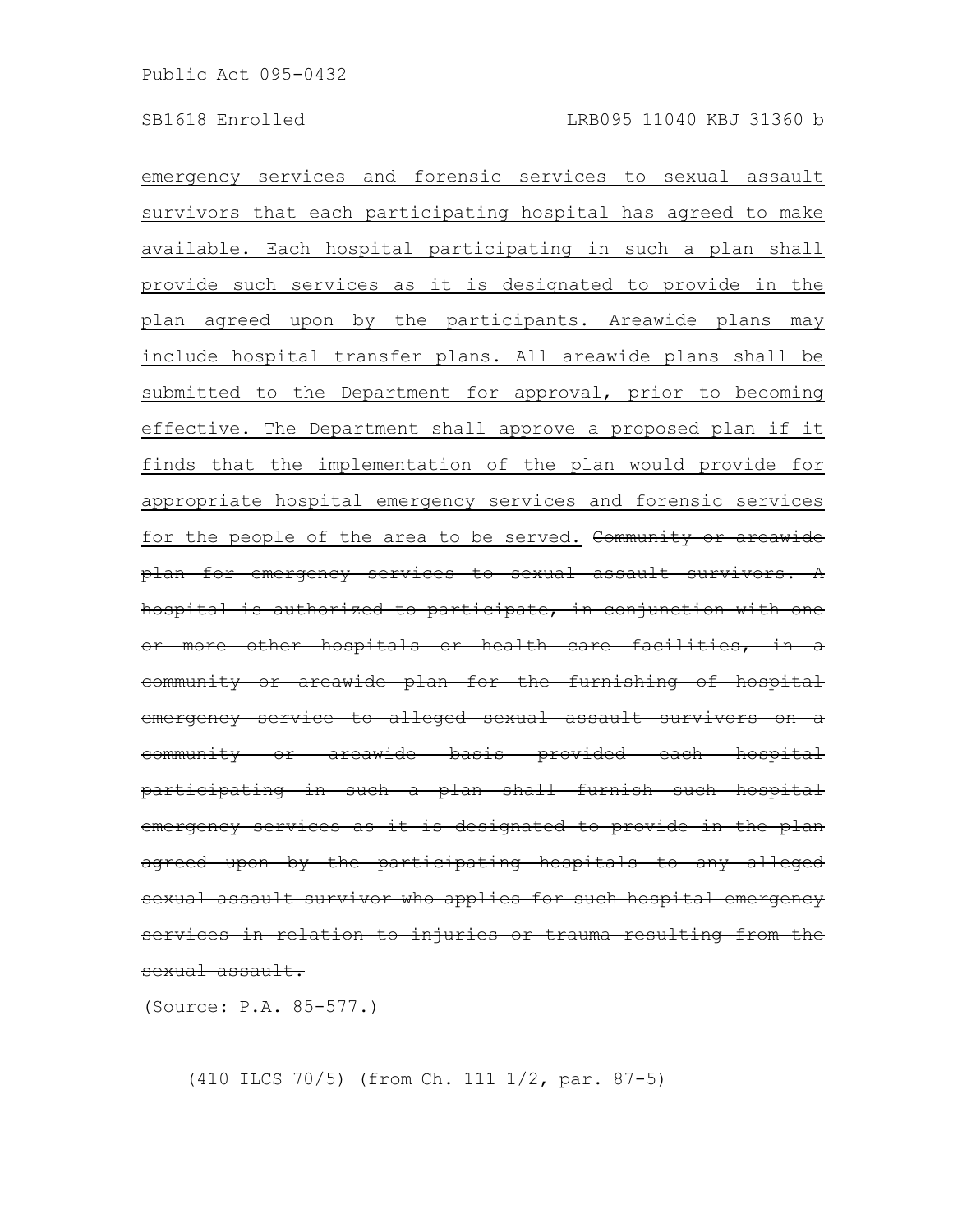Sec. 5. Minimum requirements for hospitals providing hospital emergency services and forensic services emergency service to sexual assault survivors.

(a) Every hospital providing hospital emergency services and forensic services emergency hospital services to an alleged sexual assault survivors survivor under this Act shall, as minimum requirements for such services, provide, with the consent of the alleged sexual assault survivor, and as ordered by the attending physician, an advanced practice nurse who has a written collaborative agreement with a collaborating physician that authorizes provision of emergency services, or a physician assistant who has been delegated authority to provide hospital emergency services and forensic services emergency services, the following:

(1) appropriate medical examinations and laboratory tests required to ensure the health, safety, and welfare of a an alleged sexual assault survivor or which may be used as evidence in a criminal proceeding against a person accused of the sexual assault, or both; and records of the results of such examinations and tests shall be maintained by the hospital and made available to law enforcement officials upon the request of the alleged sexual assault survivor;

(2) appropriate oral and written information concerning the possibility of infection, sexually transmitted disease and pregnancy resulting from sexual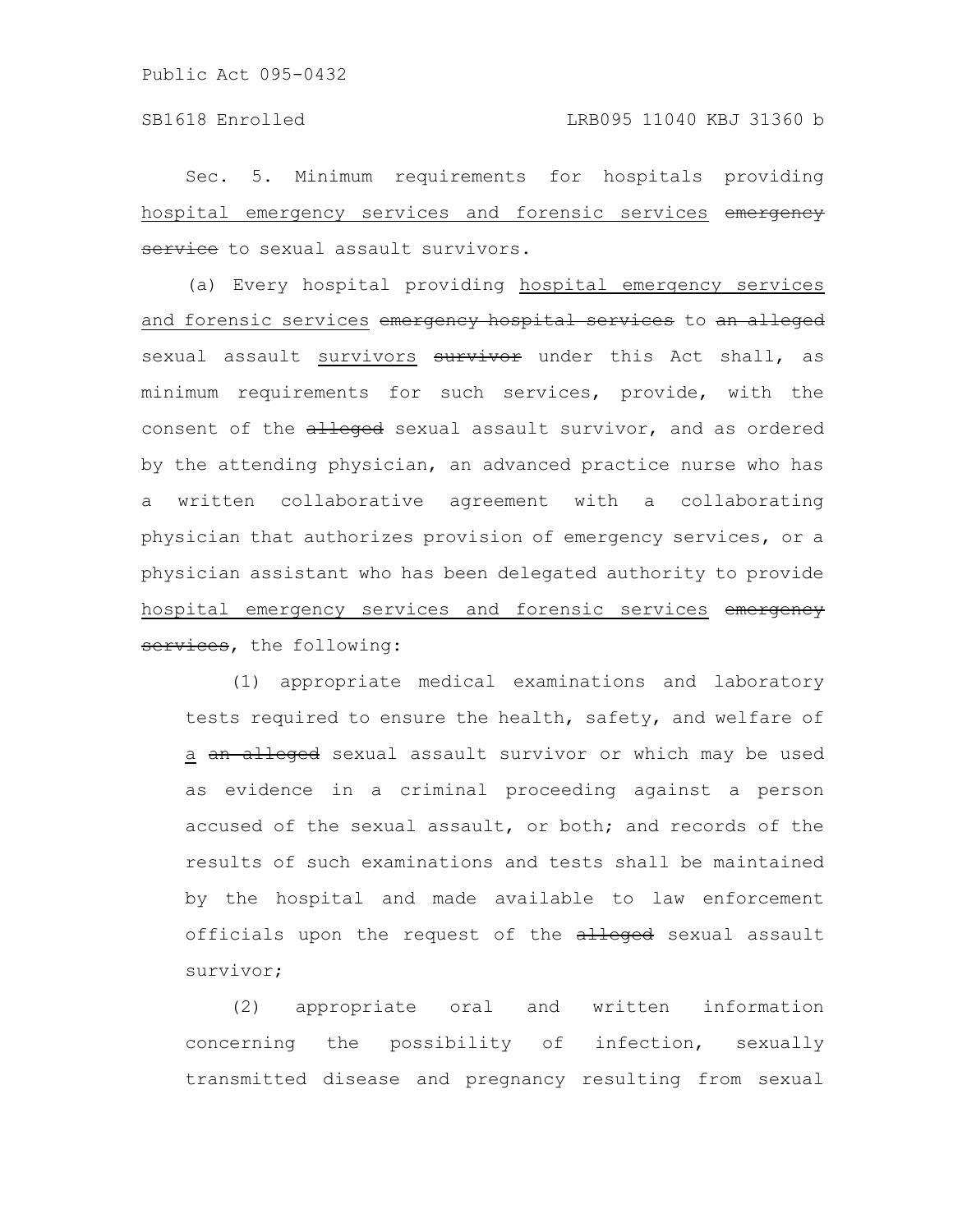### SB1618 Enrolled LRB095 11040 KBJ 31360 b

assault;

(3) appropriate oral and written information concerning accepted medical procedures, medication, and possible contraindications of such medication available for the prevention or treatment of infection or disease resulting from sexual assault;

 $(4)$  an amount of such medication for treatment at the hospital and after discharge as is deemed appropriate by the attending physician, an advanced practice nurse, or a physician assistant and consistent with the hospital's current approved protocol for sexual assault survivors;  $\tau$ including HIV prophylaxis;

(5) an evaluation of the sexual assault survivor's risk of contracting human immunodeficiency virus (HIV) from the sexual assault a blood test to determine the presence or absence of sexually transmitted disease;

(6) written and oral instructions indicating the need for follow-up examinations and laboratory tests a second blood test 6 weeks after the sexual assault to determine the presence or absence of sexually transmitted disease; and

(7) referral by hospital personnel for appropriate counseling; and as determined by the hospital, by trained personnel designated by the hospital.

(8) when HIV prophylaxis is deemed appropriate, an initial dose or doses of HIV prophylaxis, along with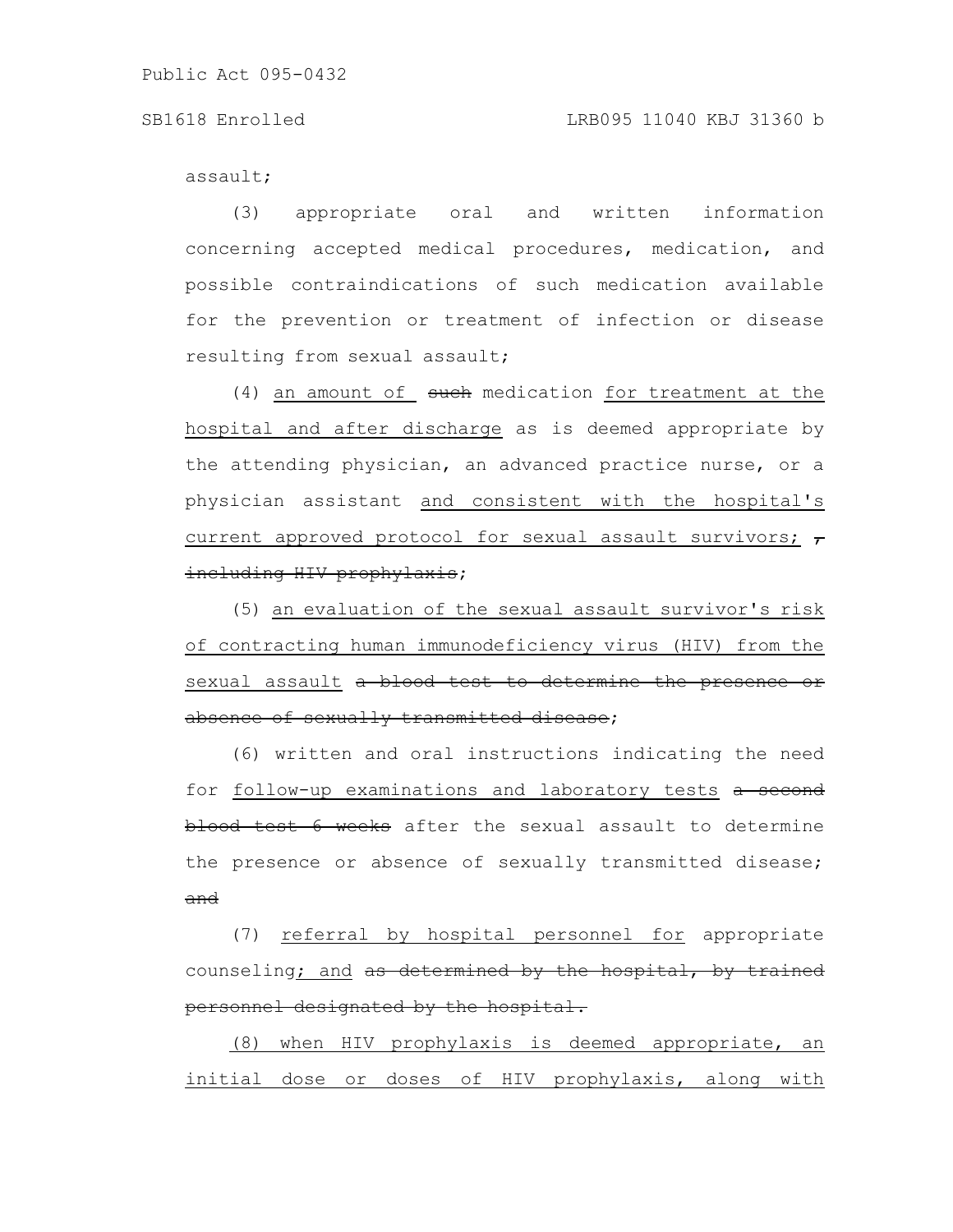written and oral instructions indicating the importance of timely follow-up healthcare.

(b) Any minor who is a sexual assault survivor an alleged survivor of sexual assault who seeks emergency hospital services and forensic services or follow-up healthcare emergency services under this Act shall be provided such services without the consent of the parent, guardian or custodian of the minor.

(c) Nothing in this Section creates a physician-patient relationship that extends beyond discharge from the hospital emergency department.

(Source: P.A. 93-962, eff. 8-20-04; 94-434, eff. 1-1-06.)

(410 ILCS 70/5.5 new)

Sec. 5.5. Minimum reimbursement requirements for follow-up healthcare.

(a) Every hospital, health care professional, laboratory, or pharmacy that provides follow-up healthcare to a sexual assault survivor, with the consent of the sexual assault survivor and as ordered by the attending physician, an advanced practice nurse who has a written collaborative agreement with a collaborating physician, or physician assistant who has been delegated authority by a supervising physician shall be reimbursed for the follow-up healthcare services provided. Follow-up healthcare services include, but are not limited to, the following: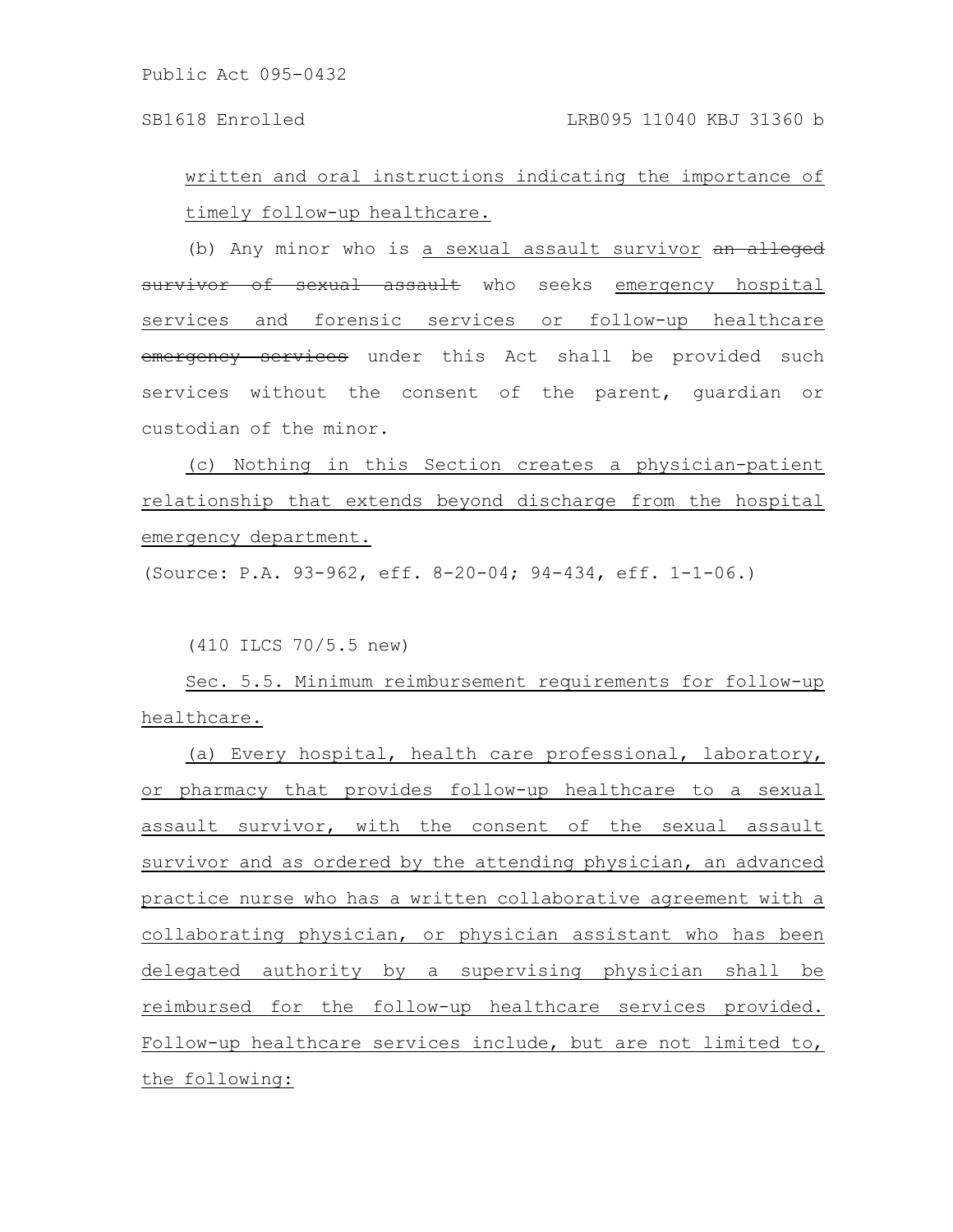(1) a physical examination;

(2) laboratory tests to determine the presence or absence of sexually transmitted disease; and

(3) appropriate medications, including HIV prophylaxis.

(b) Reimbursable follow-up healthcare is limited to office visits with a physician, advanced practice nurse, or physician assistant within 90 days after an initial visit for hospital emergency services.

(c) Nothing in this Section requires a hospital, health care professional, laboratory, or pharmacy to provide follow-up healthcare to a sexual assault survivor.

(410 ILCS 70/6.1) (from Ch. 111 1/2, par. 87-6.1)

Sec. 6.1. Minimum standards. The Department shall To prescribe minimum standards, rules, and regulations necessary to implement this Act, which shall apply to every hospital required to be licensed by the Department that provides general medical and surgical hospital services of Public Health. Such standards shall include, but not be limited to, a uniform system for recording results of medical examinations and all diagnostic tests performed in connection therewith to determine the condition and necessary treatment of alleged sexual assault survivors, which results shall be preserved in a confidential manner as part of the hospital record of the sexual assault survivor patient.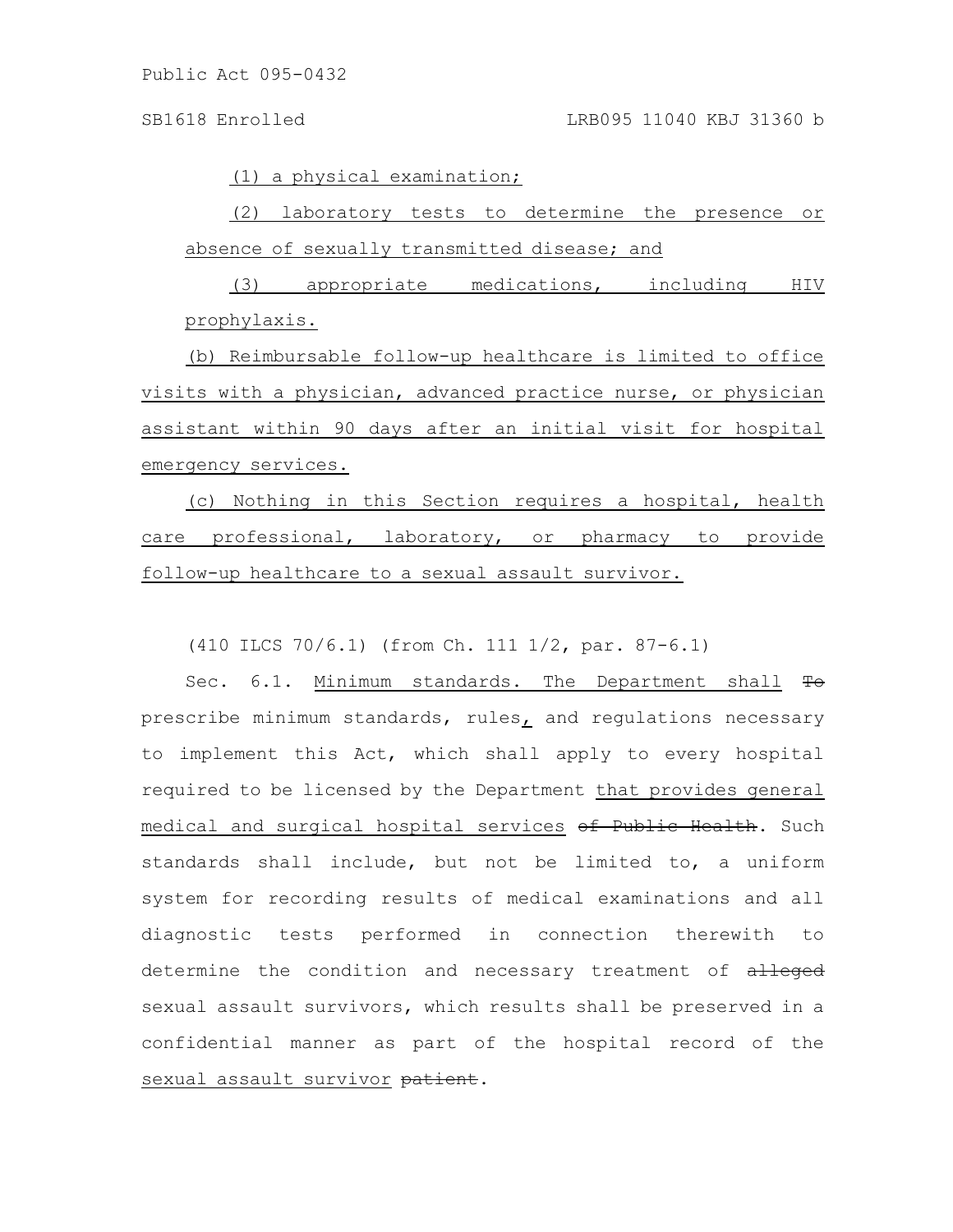(Source: P.A. 89-507, eff. 7-1-97.)

(410 ILCS 70/6.2) (from Ch. 111 1/2, par. 87-6.2)

Sec. 6.2. Assistance and grants. The Department shall To assist in the development and operation of programs which provide hospital emergency services and forensic services emergency services to alleged sexual assault survivors, and, where necessary, to provide grants to hospitals for this purpose.

(Source: P.A. 85-577.)

(410 ILCS 70/6.4) (from Ch. 111 1/2, par. 87-6.4)

Sec. 6.4. Sexual assault evidence collection program.

(a) There is created a statewide sexual assault evidence collection program to facilitate the prosecution of persons accused of sexual assault. This program shall be administered by the Illinois State Police. The program shall consist of the following: (1) distribution of sexual assault evidence collection kits which have been approved by the Illinois State Police to hospitals that request them, or arranging for such distribution by the manufacturer of the kits, (2) collection of the kits from hospitals after the kits have been used to collect evidence, (3) analysis of the collected evidence and conducting of laboratory tests, (4) maintaining the chain of custody and safekeeping of the evidence for use in a legal proceeding, and (5) the comparison of the collected evidence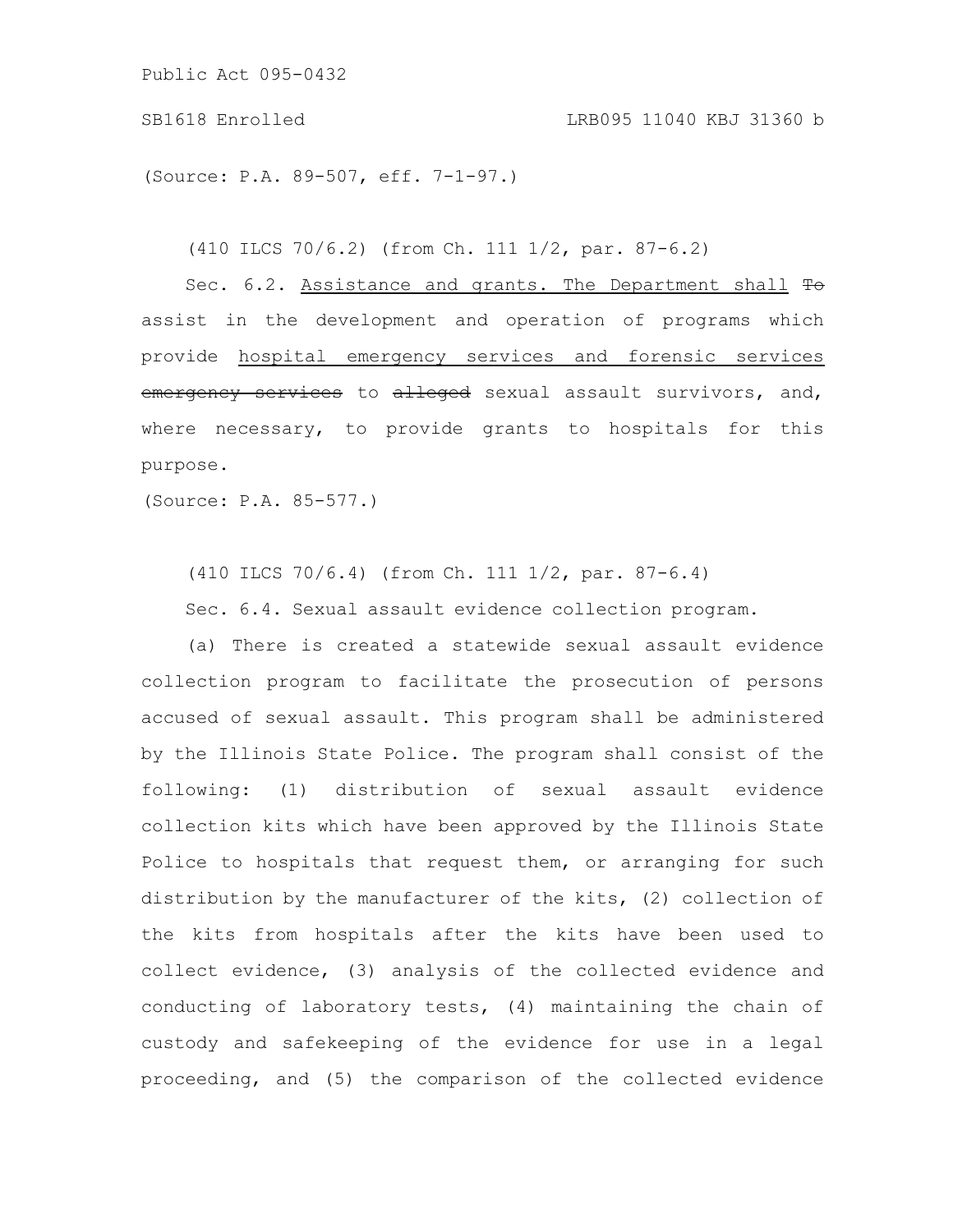with the genetic marker grouping analysis information maintained by the Department of State Police under Section 5-4-3 of the Unified Code of Corrections and with the information contained in the Federal Bureau of Investigation's National DNA database; provided the amount and quality of genetic marker grouping results obtained from the evidence in the sexual assault case meets the requirements of both the Department of State Police and the Federal Bureau of Investigation's Combined DNA Index System (CODIS) policies. The standardized evidence collection kit for the State of Illinois shall be the Illinois State Police Sexual Assault Evidence Kit State Police Evidence Collection Kit, also known as "S.P.E.C.K.". A sexual assault evidence collection kit may not be released by a hospital without the written consent of the sexual assault survivor. In the case of a survivor who is a minor 13 years of age or older, evidence and information concerning the alleged sexual assault may be released at the written request of the minor. If the survivor is a minor who is under 13 years of age, evidence and information concerning the alleged sexual assault may be released at the written request of the parent, guardian, investigating law enforcement officer, or Department of Children and Family Services. Any health care professional, including any physician, advanced practice nurse, physician assistant, or nurse, sexual assault nurse examiner, and any health care institution, including any hospital, who provides evidence or information to a law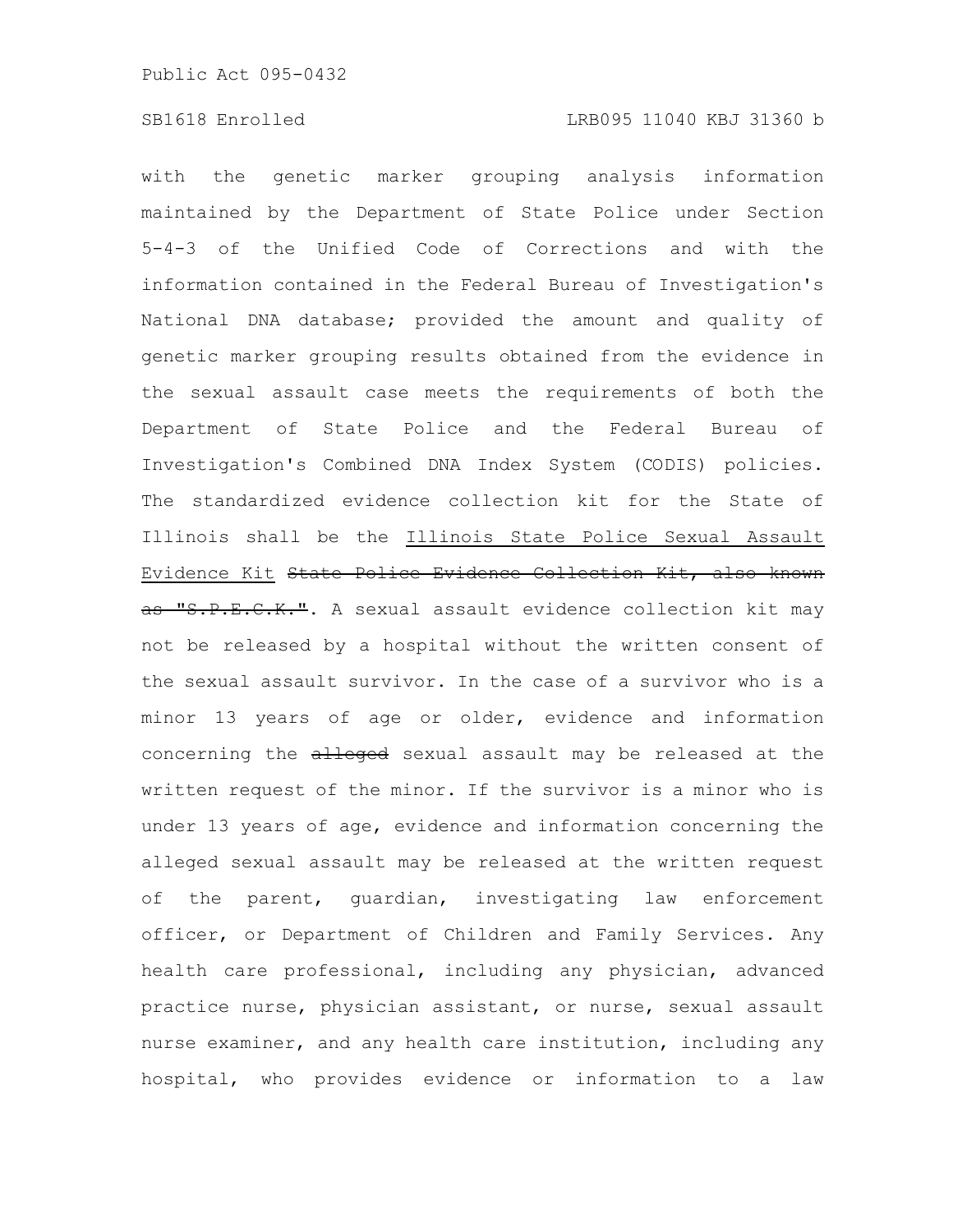enforcement officer pursuant to a written request as specified in this Section is immune from any civil or professional liability that might arise from those actions, with the exception of willful or wanton misconduct. The immunity provision applies only if all of the requirements of this Section are met.

(a-5) All sexual assault evidence collected using the State Police Evidence Collection Kits before January 1, 2005 (the effective date of Public Act 93-781) this amendatory Act of the 93rd General Assembly that have not been previously analyzed and tested by the Department of State Police shall be analyzed and tested within 2 years after receipt of all necessary evidence and standards into the State Police Laboratory if sufficient staffing and resources are available. All sexual assault evidence collected using the State Police Evidence Collection Kits on or after January 1, 2005 (the effective date of Public Act 93-781) this amendatory Act of the 93rd General Assembly shall be analyzed and tested by the Department of State Police within one year after receipt of all necessary evidence and standards into the State Police Laboratory if sufficient staffing and resources are available.

(b) The Illinois State Police shall administer a program to train hospitals and hospital personnel participating in the sexual assault evidence collection program, in the correct use and application of the sexual assault evidence collection kits. A sexual assault nurse examiner may conduct examinations using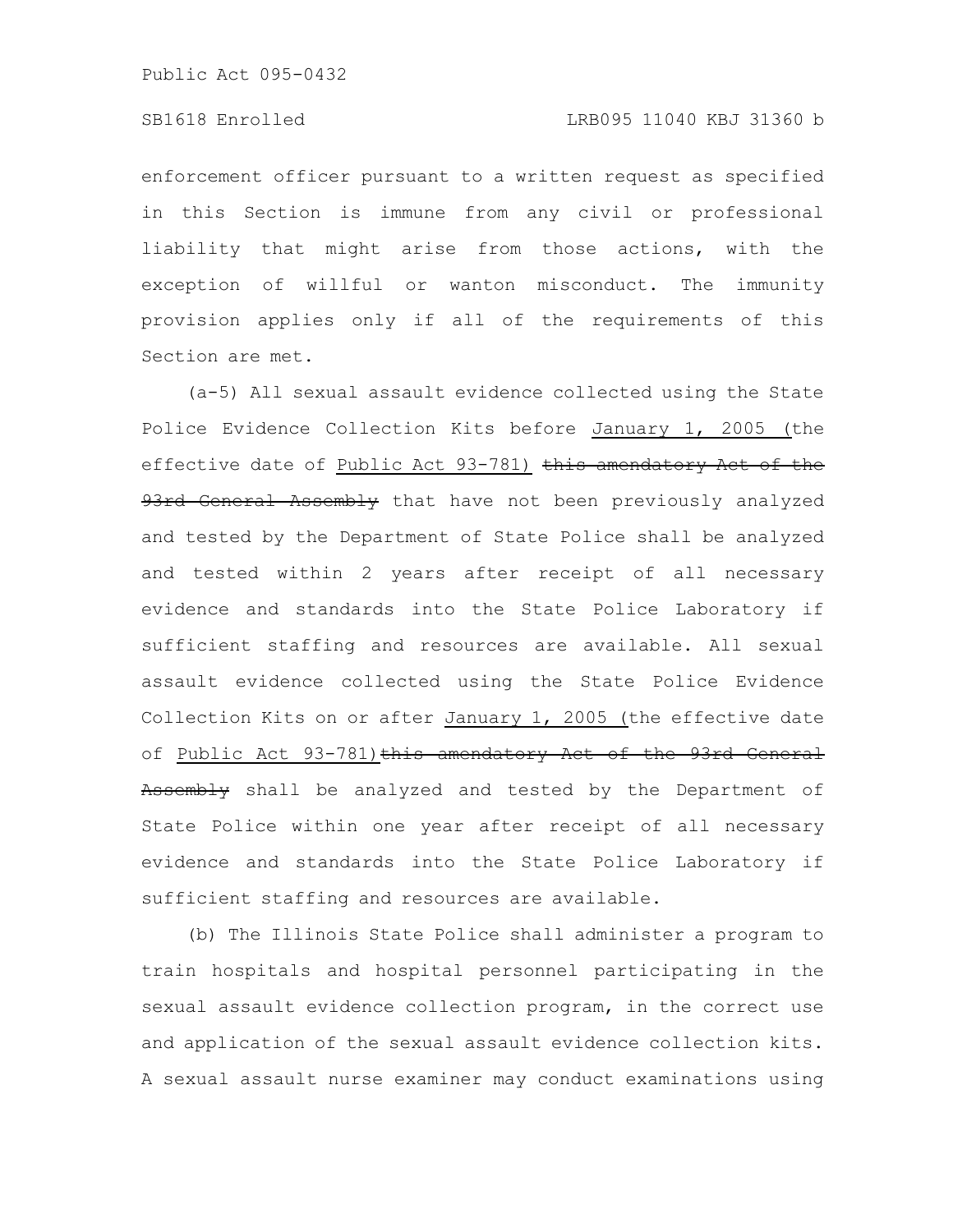the sexual assault evidence collection kits, without the presence or participation of a physician. The Department  $\theta f$ Public Health shall cooperate with the Illinois State Police in this program as it pertains to medical aspects of the evidence collection.

(c) In this Section, "sexual assault nurse examiner" means a registered nurse who has completed a sexual assault nurse examiner (SANE) training program that meets the Forensic Sexual Assault Nurse Examiner Education Guidelines established by the International Association of Forensic Nurses.

(Source: P.A. 92-514, eff. 1-1-02; 93-781, eff. 1-1-05; 93-962, eff. 8-20-04; revised 10-14-04.)

(410 ILCS 70/7) (from Ch. 111 1/2, par. 87-7)

Sec. 7. Charges Hospital charges and reimbursement.

(a) When any ambulance provider furnishes transportation, hospital provides hospital emergency services and forensic services, hospital or health care professional or laboratory provides follow-up healthcare, or pharmacy dispenses prescribed medications hospital or ambulance provider furnishes emergency services to any alleged sexual assault survivor, as defined by the Department of Healthcare and Family Services Public Aid pursuant to Section 6.3 of this Aet, who is neither eligible to receive such services under the Illinois Public Aid Code nor covered as to such services by a policy of insurance, the hospital and ambulance provider, hospital,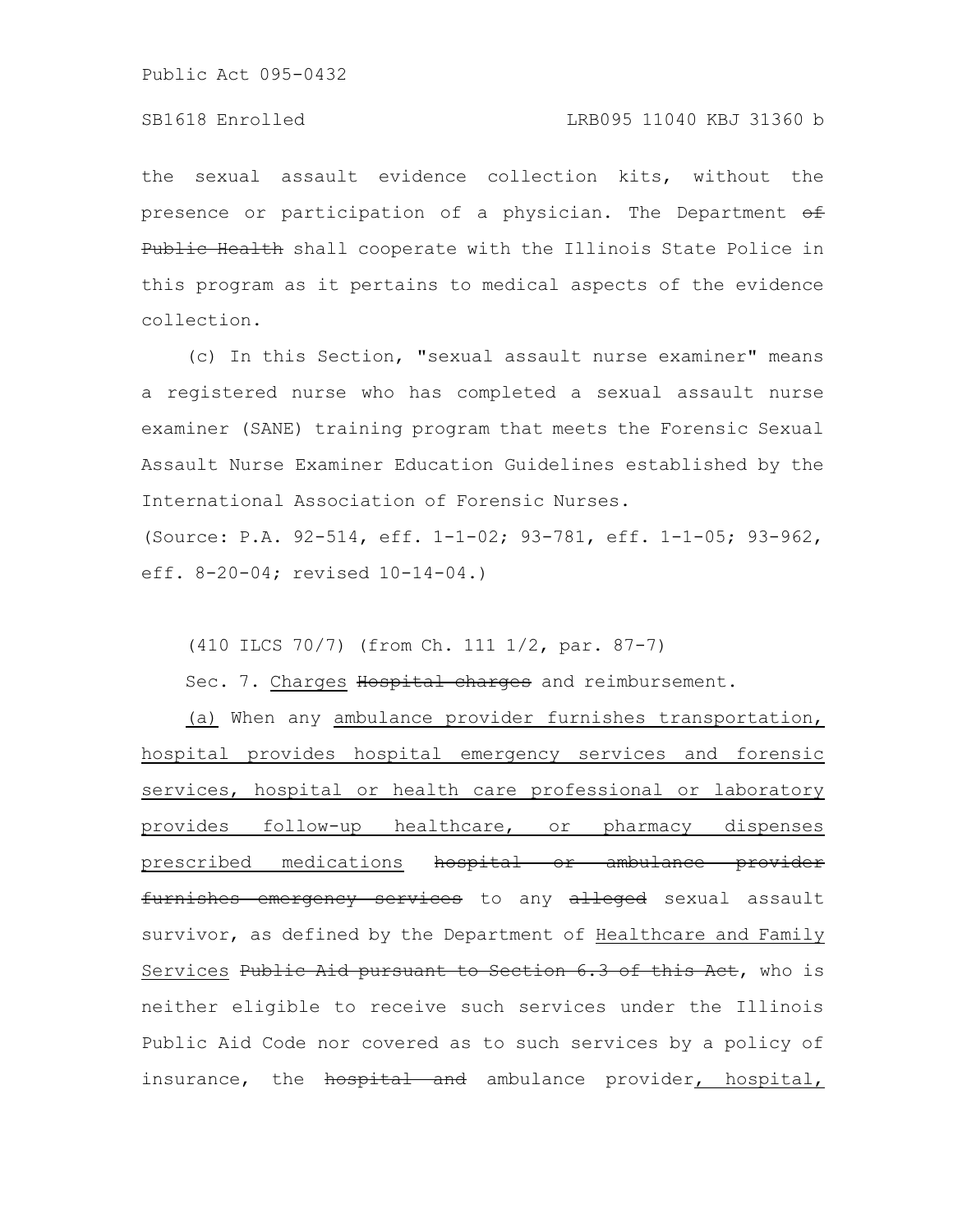health care professional, or laboratory shall furnish such services to that person without charge and shall be entitled to be reimbursed for its billed charges in providing such services by the Illinois Sexual Assault Emergency Treatment Program under the Department of Healthcare and Family Services Publie Aid. Pharmacies shall dispense prescribed medications without charge to the survivor and shall be reimbursed at the Department of Healthcare and Family Services' Medicaid allowable rates.

(b) The hospital is responsible for submitting the request for reimbursement for ambulance services, hospital emergency services, and forensic services to the Illinois Sexual Assault Emergency Treatment Program. Nothing in this Section precludes hospitals from providing follow-up healthcare and receiving reimbursement under this Section.

(c) The health care professional who provides follow-up healthcare and the pharmacy that dispenses prescribed medications to a sexual assault survivor are responsible for submitting the request for reimbursement for follow-up healthcare or pharmacy services to the Illinois Sexual Assault Emergency Treatment Program.

(d) The Department of Healthcare and Family Services shall establish standards, rules, and regulations to implement this Section.

(Source: P.A. 89-507, eff. 7-1-97; 90-587, eff. 7-1-98; revised  $12 - 15 - 05.$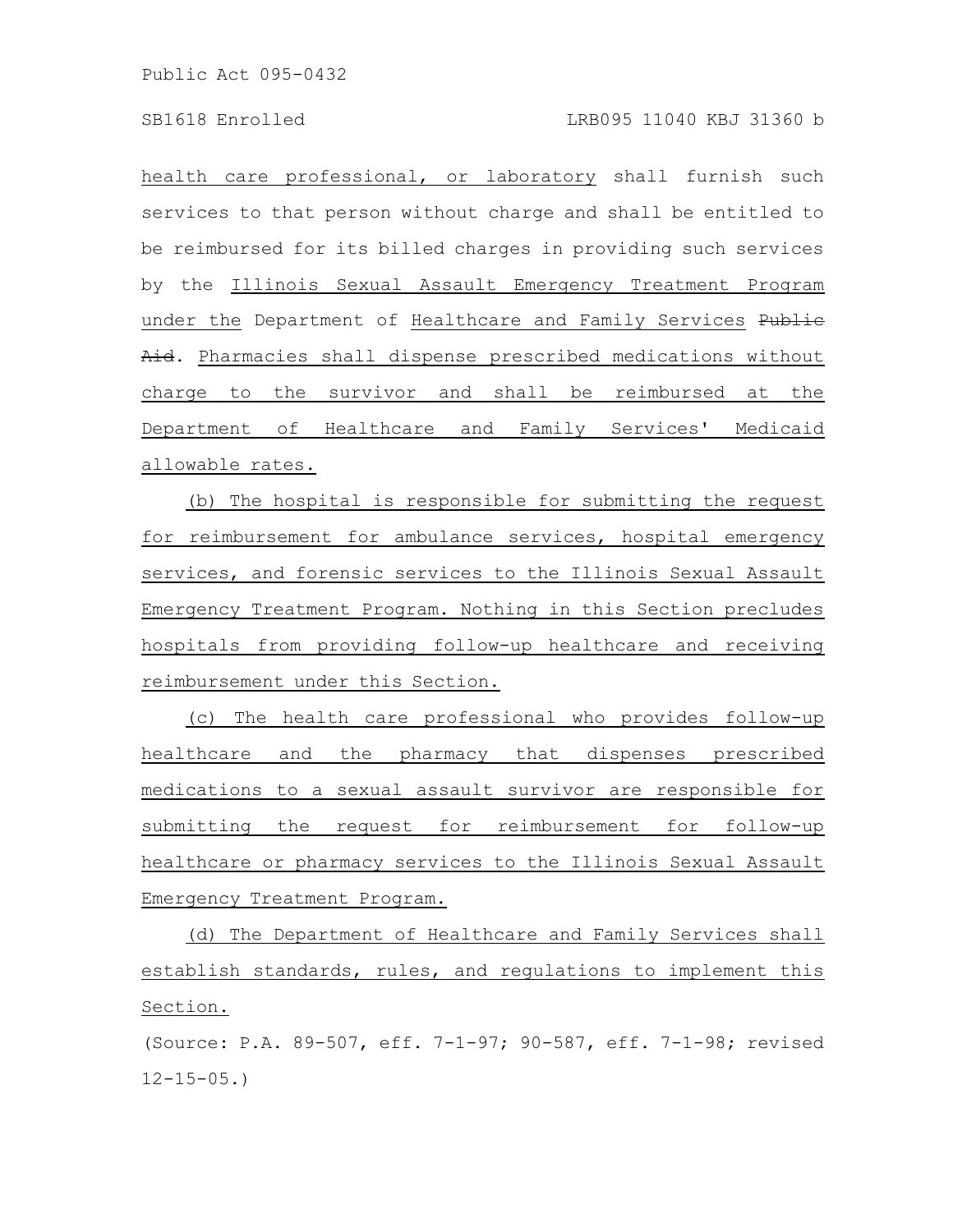(410 ILCS 70/4 rep.) (410 ILCS 70/6 rep.) (410 ILCS 70/6.3 rep.)

Section 10. The Sexual Assault Survivors Emergency

Treatment Act is amended by repealing Sections 4, 6, and 6.3.